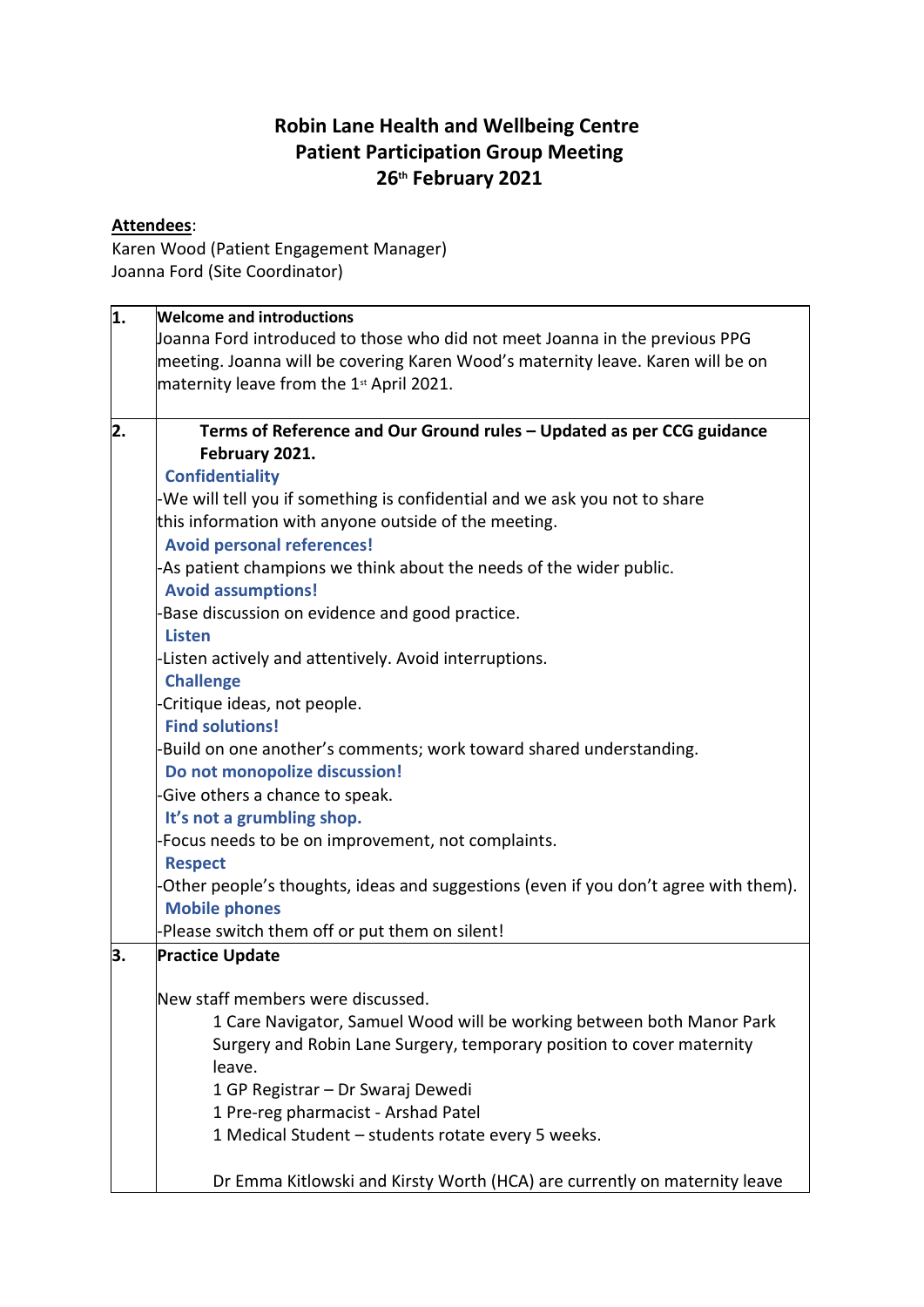|    | Dr Rachel Ashcroft is on long term sick                                                                                                                                                                                                                                                                                                                                                                                                                                                                      |
|----|--------------------------------------------------------------------------------------------------------------------------------------------------------------------------------------------------------------------------------------------------------------------------------------------------------------------------------------------------------------------------------------------------------------------------------------------------------------------------------------------------------------|
|    | <b>Primary Care Network (PCN) Update</b>                                                                                                                                                                                                                                                                                                                                                                                                                                                                     |
|    | There are now a team of 3 paramedics - Leilah, Paul and Leonie. This team visit housebound<br>patients for acute illnesses. Their appointments are shared between all surgeries in the PCN.<br>Kelly McGill, joins Kelly Robson (one of our previous care navigators) as a<br>phlebotomist for the PCN, carrying out both domiciliary (home visits) and surgery-                                                                                                                                             |
|    | based blood tests.                                                                                                                                                                                                                                                                                                                                                                                                                                                                                           |
|    | <b>Practice Appointmen tUpdate</b><br>GP appointments are all telephone initially unless the GP invites the<br>patient for face-to-face (f2f) assessment. To be booked online or over the<br>telephone, cannot be booked face to face in surgery.<br>Pharmacist appointments are all telephone appointments - Katie<br>Burnage is still working from home Monday to Wednesday, and on-site                                                                                                                   |
|    | Thursday and Friday.<br>Nurses are doing a mixture of f2f and telephone appointments. Still not<br>able to carry out ear syringing or spirometry.<br>Midwife appointments are split f2f and telephone, the initial booking<br>appointment is half f2f and half telephone, 18 and 25 weeks are telephone<br>(unless complications then f2f) and all appointments past 25 weeks are<br>f2f.                                                                                                                    |
| 4. | <b>Covid Vaccinations</b>                                                                                                                                                                                                                                                                                                                                                                                                                                                                                    |
|    | Invitation effort - All available staff have been involved with inviting as many patients<br>in as possible when we are notified of vaccine deliveries. Managers, secretaries,<br>pharmacists as well as care navigators all contributing to the effort of contacting<br>patients to offer the vaccine. Short notice of deliveries means staff are informed 1-5<br>days before the delivery of vaccines, in which time clinics are added and patients are<br>contacted and booked for the vaccine.<br>Uptake |
|    | Care homes - 97% vaccinated<br>80yrs and over - 97% vaccinated<br>Healthcare worker - 50% vaccinated<br>75-79yrs - 95% vaccinated                                                                                                                                                                                                                                                                                                                                                                            |
|    | 70-74yrs or Clinically extremely vulnerable - 81% vaccinated<br>65-69yrs - 74% vaccinated<br>16-64yrs with high-risk condition - 26%<br>60-64yrs - 11% vaccinated<br>55-59yrs – 13% vaccinated<br>$50-54$ yrs $-10%$ vaccinated                                                                                                                                                                                                                                                                              |
|    | Housebound patients - 93% vaccinated                                                                                                                                                                                                                                                                                                                                                                                                                                                                         |
|    | Factors affecting these percentages include patients who may be in hospital, new<br>patient's coming into the area who may not yet have been contacted, patients who<br>have declined or are as yet undecided and mostly patients who do not have the<br>correct contact details recorded on their patient notes.<br><b>Covid Clinics</b>                                                                                                                                                                    |